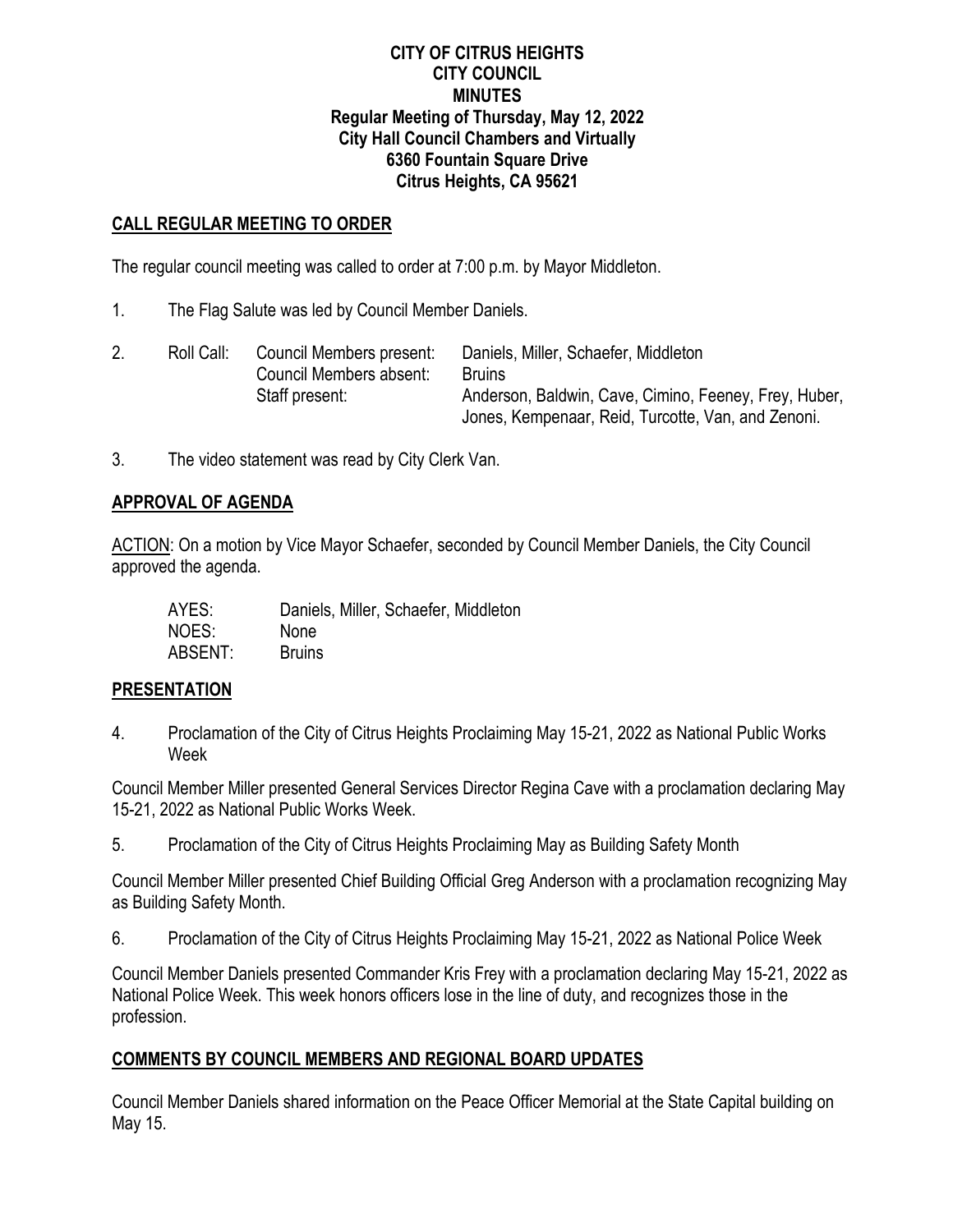Council Member Miller provided an update from the Sacramento Regional Transit board meeting. He also provided an update from Sacramento Transportation Authority meeting.

Vice Mayor Schaefer shared his appreciation to those who received proclamations, which included Public Works, Building Safety, and National Police Week. He also provided a brief update from the May 10 Strategic Planning retreat.

Mayor Middleton provided an update on the recent Cap-to-Cap conference in Washington D. C. She provided an update from the Sacramento Area Council of Governments Board meeting. She shared information for the California League of Cities Lobby Day and Board of Directors meeting.

## **PUBLIC COMMENT**

None

## **CONSENT CALENDAR**

- 7. **SUBJECT**: Approval of Minutes **RECOMMENDATION**: Approve the Minutes of the Special/Regular Meeting of April 28, 2022
- 8. **SUBJECT:** Approve Resolution for Continued Remote Meetings in Accordance with AB 361 **STAFF:** A. Van / R. Jones **RECOMMENDATION:** Adopt Resolution No. 2022-032, A Resolution Making the Legally Required Findings to Continue to Authorize the Conduct of Remote "Telephonic" Meetings During the State of **Emergency**
- 9. **SUBJECT:** Second Reading AB 481 Military Equipment Policy for the Police Department **STAFF:** J. Baldwin **RECOMMENDATION:** Adopt Ordinance No. 2022-005, An Ordinance of the City of Citrus Heights Adopting a Military Equipment Use Policy of the City of Citrus Heights, California Governing the Use of Military Equipment
- 10. **SUBJECT:** Quarterly Treasurer's Report **STAFF:** T. Nossardi **RECOMMENDATION:** Receive and File the Quarterly Treasurer's Report for the Quarter Ending March 31, 2022

ACTION: On a motion by Council Member Miller, seconded by Council Member Daniels, the City Council adopted Consent Calendar Items 7, 8, 9, and 10.

| AYES:   | Daniels, Miller, Schaefer, Middleton |
|---------|--------------------------------------|
| NOES:   | <b>None</b>                          |
| ABSENT: | <b>Bruins</b>                        |

#### **REGULAR CALENDAR**

12. **SUBJECT:** Citrus Heights Small Business COVID Recovery Grant Program Update **STAFF:** B. Zenoni/ M. Huber